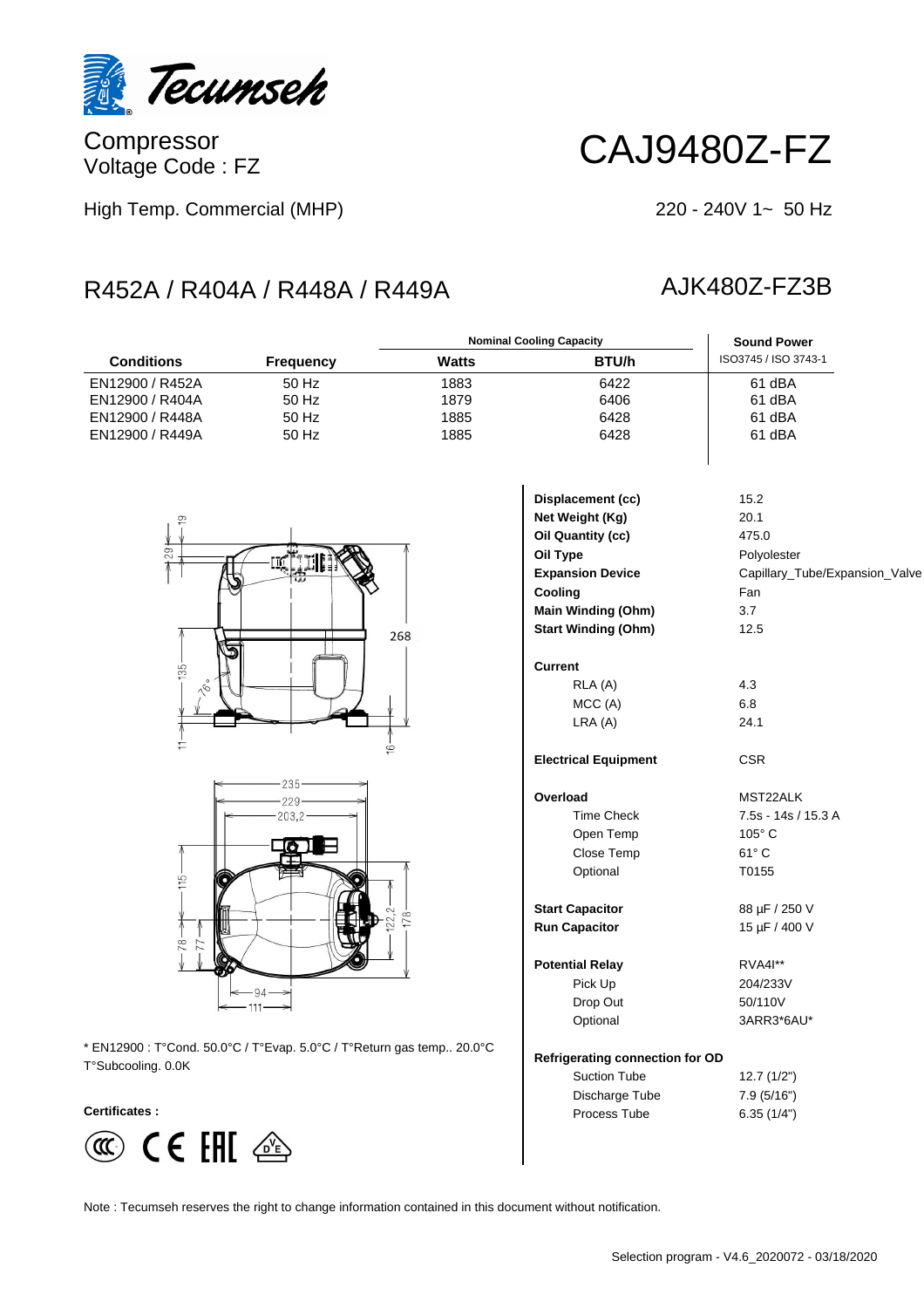

## **CAJ9480Z-FZ Tension FZ : 220 - 240V 1~ 50 Hz**

Condition Dew Les performances sont données dans les **conditions EN12900 :** 20.0 °C

Dew Condition The performance data are in **EN12900 conditions :**

 $4 | T$  condensation  $5 | T$  évaporation (°C)

**30** 1 | P frigorifique (Watt)

40 | 1 | P frigorifique | (Watt)

**50** 1 | P frigorifique (Watt)

**60** 1 | P frigorifique (Watt)

2 | P absorbée (W) 3 | I absorbée (A)

2 | P absorbée (W) 3 | I absorbée (A)

2 | P absorbée (W) 3 | I absorbée (A)

2 | P absorbée (W) 3 | I absorbée (A)

|             | s conditions EN12900 : |      |                            |      | Gaz aspirés :   | Sous refroidissement : | 20.0 °C<br>0.0K | Products Company |                                                 |
|-------------|------------------------|------|----------------------------|------|-----------------|------------------------|-----------------|------------------|-------------------------------------------------|
| onditions : |                        |      | Return gas:<br>Subcooling: |      | 20.0 °C<br>0.0K |                        |                 |                  |                                                 |
|             | 50 Hz R452A            |      |                            |      |                 |                        | N°2425          |                  | ecumseh<br>reserved<br>© 2020 T<br>All rights ı |
|             |                        |      |                            |      |                 |                        |                 |                  |                                                 |
| -25         | -20                    | -15  | -10                        | -5   | 0               | 5                      | 10              | 15               |                                                 |
| 725         | 941                    | 1200 | 1508                       | 1870 | 2294            | 2785                   | 3350            | 3996             |                                                 |
| 458         | 505                    | 549  | 587                        | 621  | 649             | 670                    | 684             | 690              |                                                 |
| 2.24        | 2.45                   | 2.63 | 2.79                       | 2.92 | 3.03            | 3.11                   | 3.17            | 3.21             |                                                 |
| 570         | 765                    | 991  | 1255                       | 1562 | 1920            | 2335                   | 2812            | 3359             |                                                 |
| 465         | 526                    | 584  | 638                        | 687  | 732             | 771                    | 803             | 828              |                                                 |
| 2.20        | 2.49                   | 2.76 | 3.00                       | 3.23 | 3.42            | 3.60                   | 3.75            | 3.87             |                                                 |
|             | 584                    | 778  | 998                        | 1252 | 1545            | 1883                   | 2273            | 2722             |                                                 |

 $3.48$ 938 788 3.67

# **50 Hz R404A**

2.83 560 614 2.85  $3.17$ 738 702 3.27

2.48



 $3.77$ 1166 870 4.05

4.03 1429 947 4.41

4.27 1733 1021 4.74

**N°224CT-FZ**

4.48 2084 1088 5.05

|                    |                    |               |      |       |       |       | ייישות |      |      | N 224U FFZ |      |  |
|--------------------|--------------------|---------------|------|-------|-------|-------|--------|------|------|------------|------|--|
| 4   T condensation | 5   T évaporation  | $(^{\circ}C)$ | -25  | $-20$ | $-15$ | $-10$ | -5     | 0    | 5    | 10         | 15   |  |
| 30                 | 1   P frigorifique | (Watt)        | 773  | 992   | 1254  | 1563  | 1925   | 2346 | 2833 | 3391       | 4025 |  |
|                    | 2   P absorbée     | (W)           | 485  | 533   | 577   | 616   | 649    | 675  | 695  | 706        | 710  |  |
|                    | 3   I absorbée     | (A)           | 2.37 | 2.58  | 2.76  | 2.92  | 3.05   | 3.15 | 3.23 | 3.28       | 3.30 |  |
| 40                 | 1   P frigorifique | (Watt)        | 609  | 805   | 1032  | 1294  | 1598   | 1950 | 2355 | 2820       | 3350 |  |
|                    | 2   P absorbée     | (W)           | 496  | 558   | 616   | 669   | 718    | 762  | 798  | 828        | 850  |  |
|                    | 3   I absorbée     | (A)           | 2.34 | 2.64  | 2.91  | 3.15  | 3.37   | 3.56 | 3.73 | 3.86       | 3.98 |  |
| 50                 | 1   P frigorifique | (Watt)        |      | 615   | 807   | 1024  | 1271   | 1554 | 1879 | 2251       | 2678 |  |
|                    | 2   P absorbée     | (W)           |      | 569   | 642   | 712   | 778    | 839  | 894  | 943        | 986  |  |
|                    | 3   I absorbée     | (A)           |      | 2.64  | 3.00  | 3.33  | 3.64   | 3.92 | 4.17 | 4.40       | 4.60 |  |
| 60                 | 1   P frigorifique | (Watt)        |      |       | 580   | 752   | 943    | 1158 | 1404 | 1686       | 2010 |  |
|                    | 2   P absorbée     | (W)           |      |       | 656   | 743   | 827    | 907  | 982  | 1051       | 1114 |  |
|                    | 3   I absorbée     | (A)           |      |       | 3.04  | 3.46  | 3.86   | 4.22 | 4.57 | 4.88       | 5.17 |  |

**1 = cooling capacity 2 = power input 3 = current 4 = condensing temperature 5 = evaporating temperature** 

**Nota : Tecumseh se réserve le droit de modifier les informations contenues dans ce document sans préavis.** 

**Note : Tecumseh reserves the right to change information contained in this document without notification.**

All rights reserved